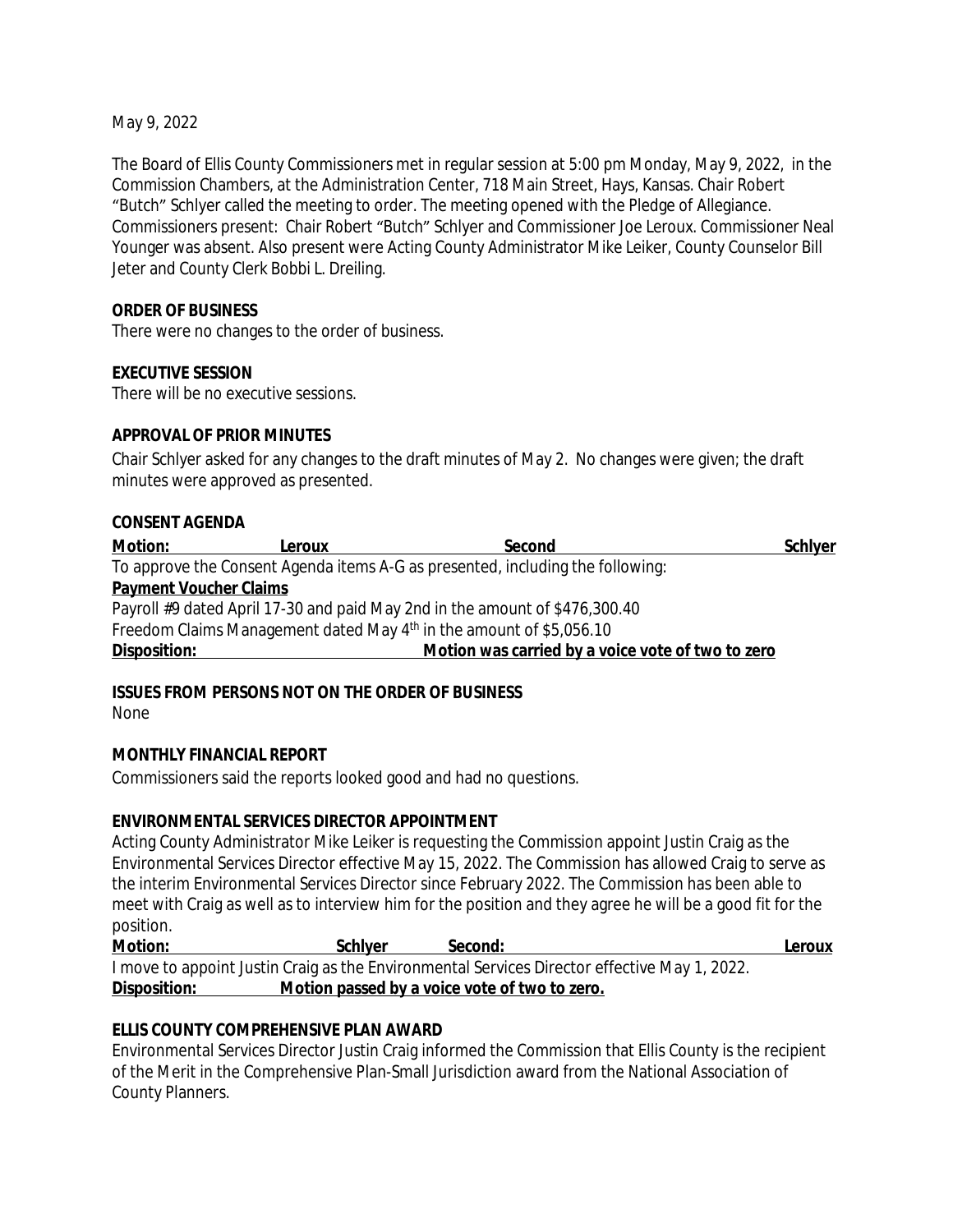## **ELLIS COUNTY FLOODPLAIN MAPS AND RESOLUTION**

Environmental Services Director Justin Craig is asking the Commission to approve or disapprove the Floodplain Management Resolution 2022-08. Over the past few years Ellis County has been working with FEMA, DWR, KDA and NFIP to update Ellis County's Flood Insurance Rate Map (FIRM) and bring it up to current NFIP standards. This is to promote public health, safety and general welfare of the public. This will help minimize losses and to establish or maintain the community's eligibility for participation in the National Flood Insurance Program (NFIP).

**Motion: Leroux Second: Schlyer** I move we approve Resolution 2022-08 to adopt the Floodplain Management Resolution for Ellis County, Kansas to maintain Ellis County's eligibility status for the National Flood Insurance Program (NFIP). **Disposition: Motion passed by a voice vote of two to zero.**

### **APPOINTMENT TO THE REGION 1 EMS COUNCIL**

Emergency Medical Services Director Danita Schroeder is asking the Commission to appoint herself and Matt Meagher to the Region 1 EMS Council. Schroder was contacted by the Region 1 EMS Council to have representation from the Ellis County EMS. A new appointment sheet was sent to Schroeder for the approval and signatures of the Commissioners.

**Motion: Schlyer Second: Leroux** I move to approve the appointment of Danita Schroeder and Matt Meagher to the Region 1 EMS Council.

**Disposition: Motion passed by a voice vote of two to zero.**

### **HAYS MED BIOMED SERVICE AGREEMENT**

Emergency Medical Services Director Danita Schroeder is asking the Commission to approve the Addendum for the HaysMed Clinical Engineering Services Agreement. Hays Med Biomed provides medical equipment checks on many of the medical devices that are carried on the ambulances. Each year HaysMed comes to the station to check approximately 43 devices to make sure they are in good working order and still meet the standards that the manufacturers use. They have increased their prices for these services. This addendum has been updated to reflect these changes to take affect in 2023. **Motion: Leroux Second: Schlyer** I move to approve the addendum to the Clinical Engineering Services agreement between HaysMed and Ellis County EMS.

**Disposition: Motion passed by a voice vote of two to zero.**

### **PUBLIC WORKS SUMMER HOURS**

Public Works Director Brendan Mackay is asking for the approval for the Public Works Department to begin their summer hours on Monday June 6<sup>th</sup> and continuing through Thursday, September 1, 2022. These hours will be for Public Works, Road & Bridge and Noxious Weed divisions. The hours will be four days per week, working ten-hour days from 7:00 am to 5:30 pm, Monday through Thursday. Leroux and Schlyer told Mackay to proceed with the new summer hours.

# **COUNTY ADMINISTRATOR REPORT**

Acting County Administrator Mike Leiker had no report.

# **COUNTY COMMISSION REPORTS**

Leroux said he met with Doug and Dave of Grow Hays last week. Schlyer had no report.